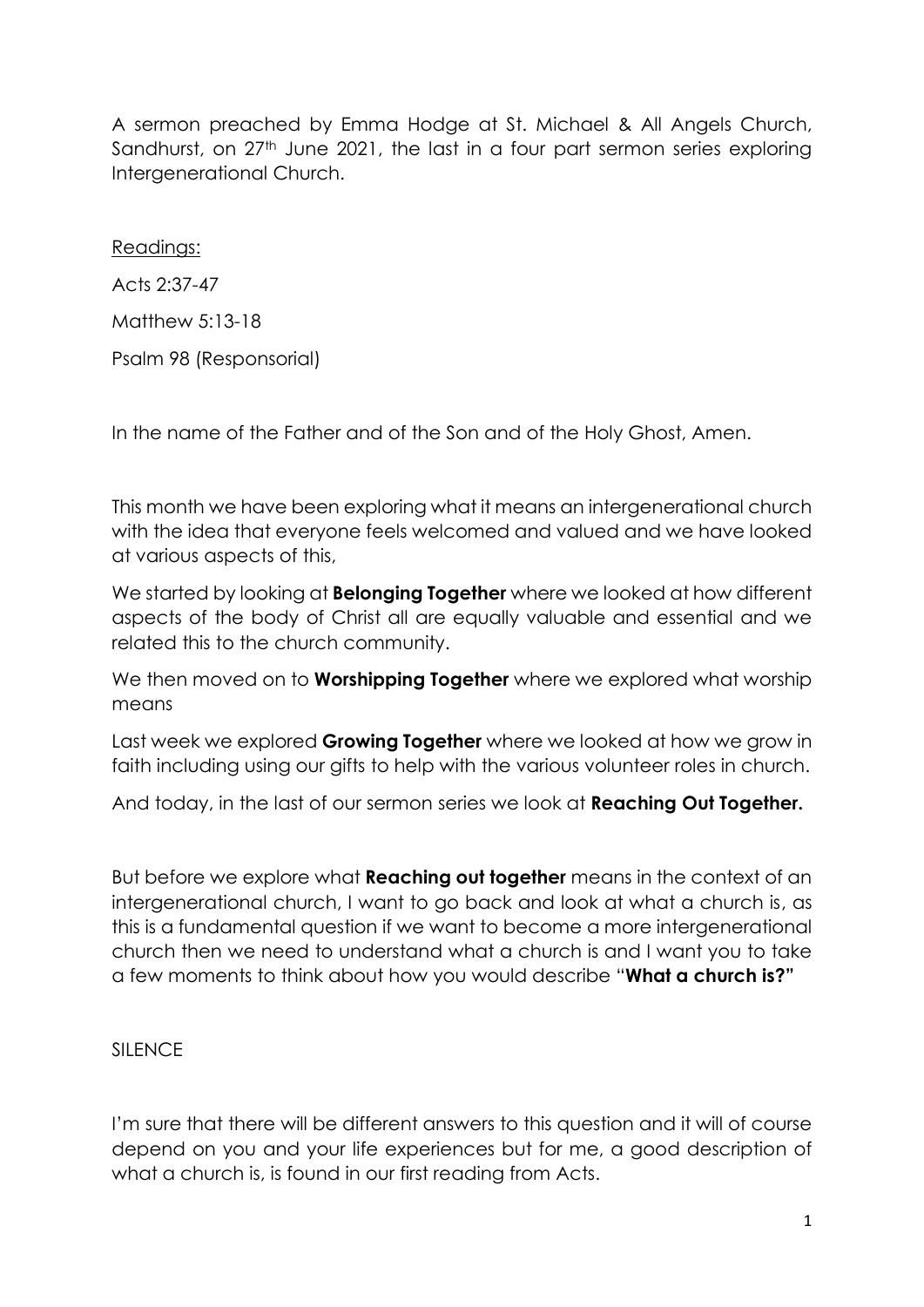To set the scene, the reading is the last part of a story that started on the day of Pentecost. The day when the Holy Spirit had come upon the apostles.

Once the apostles had received the Holy Spirit they went out into the town and there was a large group of Jews from different countries, all the Jews spoke different languages. The apostles were able to speak to the Jews in their own language and this caused confusion as they wondered how it was possible. Peter, explained and related it to their Jewish faith so they could easily understand.

We then join the story, As a result of hearing Peter's teaching, many of them became Christians and were baptised.

These Christians who did five key components

- 1) They were devoted to the apostles teaching
- 2) They were in fellowship with one another
- 3) They devoted themselves to the breaking of bread this is the sacrament of Holy Communion – which we ourselves will be celebrating shortly
- 4) They prayed
- 5) And lastly they cared for those in need

For me a church is a group of people, who are diverse (they were originally from different countries and spoke different languages) but are united in prayer, worship including the sacraments, to learning, spending time with one another and caring for those who are in need.

Let's look at these in more details

**Teaching –** There are many different styles and ways of learning and no one style will suit everyone, so if we are to be intergenerational, we need to employ different teaching styles and as a church, we have some different learning styles, we have the very traditional style sermons from the pulpit, to the more interactive style sermons and also we have mid-week house groups, Bible Bites for those in years 5 and 6 at St. Michael's School. Reach and Kidz Church during the 9:30 service, but what other learning and teaching styles should we use and for what age groups?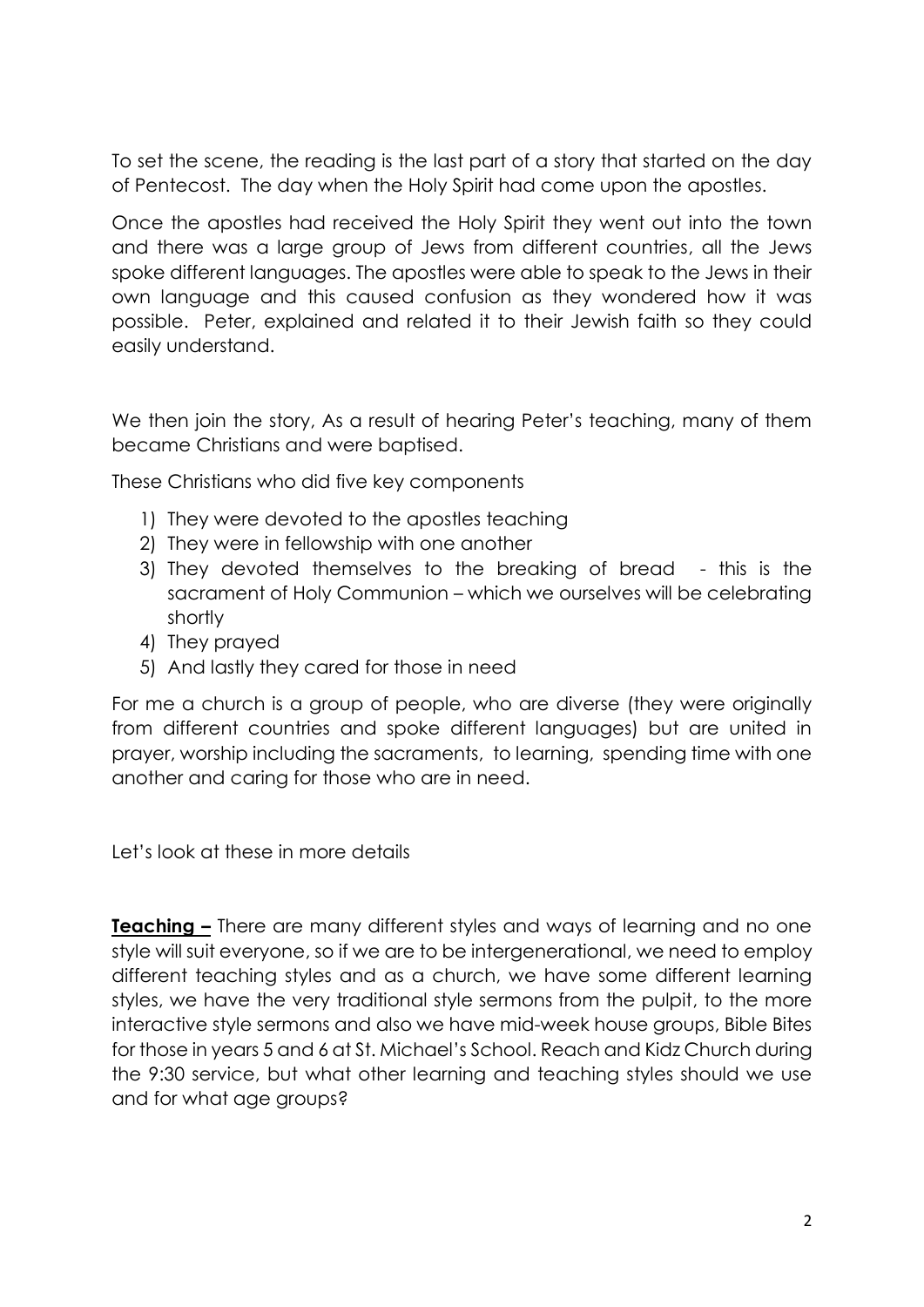**Fellowship** - The dictionary defines fellowship as a friendly feeling between people who share the same interest or do the same things together. While we can be fairly good at fellowship at St. Michael's and certainly over the pandemic there have been a concerted effort to make sure that we do keep in contact with members of the church who are more isolated, and there have been intergenerational aspects of this, especially the Christmas envelopes, with the exception of the choir who are great at intergenerational fellowship, we definitely have room for improvement in this aspect of church and involving the whole church in getting to know each other across different age groups and social events are a great way of doing this and pre-pandemic we had a range of social events, some such as the Burns Night Suppers were great at being inclusive and welcoming all ages while others such as the Quiz night were aimed at adults. We have an intergenerational social event coming up in July where there is a church picnic that the Baby and Toddler Time group are kindly organising. And if you have any ideas for future intergenerational social events, please let us know.

**Worship** the style of worship described in the reading is Holy Communion, the breaking of bread, and we do have different styles of Holy Communion from the quiet spoken Book of Common Prayer service to services with choir. We also have non communion services which are the family service and the contemplative evening prayer and evensong services, but are our services suitable for everyone or should we change some aspects of some of them or add new ones so that we can ensure that everyone is able to worship God in a way that suits them?

**Prayer -** prayer is simply conversing with God and please note I said conversing not just speaking as it involves listening as well as talking. While many of us have an individual routine of prayer, how do we pray as a church? While the words vary depending on the service, they tend to be the same method, one person saying the prayers on behalf of everyone and while they may include individual requests, they are in the same style, and not all services have a period of quiet to enable us to listen to God – those services that do are the 8am Book of Common prayer and the Contemplative Evening Prayer services. While every so often we may do more creative prayers, it is not routine, are our prayer styles intergenerational and variable depending to different people with different prayer habits and styles? How much do we encourage people to try a different form of prayer?

**Caring for those in need** - in addition to the foodbank collection point where we encourage people to donate food, as a church we support several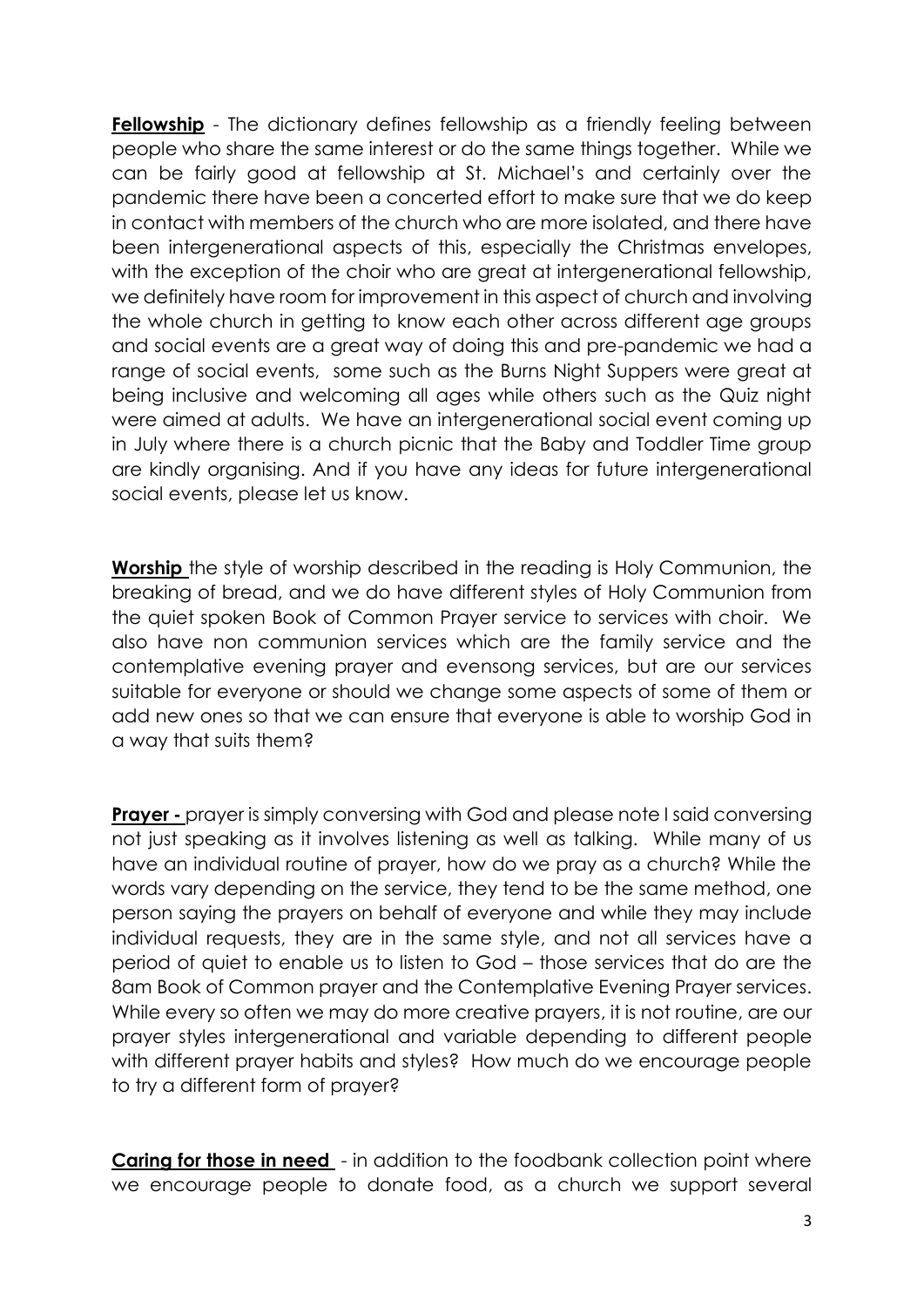charities corporately, as well as having presentations about the various charities and including them in our prayers, and while at the Christingle service we included a presentation on the work of The Children's Society, these are usually aimed at adults and generally only in the 9:30 service and this is an area where we "could do better" in respects to being an intergenerational church. How do we encourage everyone, young and old to show that they care for others?

Our theme today is "**Reaching Out Together**" and caring for those in need is an essential aspect of this, our challenge as a church is how do we encourage children and young people to care and support those in need in our community, both our local community, but also our wider community of those in our country and those in the world.

However there is a second meaning to "**Reaching Out Together**", it can refer to telling others about Jesus and while we can all do this by having conversations with family and friends, as a church we tell others about Jesus, especially through services, if you think of some of our services that we hold throughout the year, where a large proportion of the congregation are not regular church attendees, you may be thinking of one of the Christmas services such as the Carol Service or the Memorial Services, and one thing that these services have in common is our choir! The choir is an excellent example of working intergenerationaly and reaching out as a group to tell people about Jesus through the music that they sing.

However we can't leave this aspect to the choir, we all can tell other people about Jesus and it doesn't have to be through music! We can all talk to our family, friends, neighbours about our faith, especially when opportunities arise in conversation but to do this we need to have the courage and the knowledge that God will guide us to answer any questions that may come up in conversation. How do we as a church equip all members, both young and old, to have the confidence about our faith so we can talk to others about it?

During this sermon series, we have looked at how we can be an intergenerational church and ensure that every part of the body of Christ is welcomed and valued, but this is not just a responsibility that falls to John, the churchwardens, the PCC, we all have a part to play and I want to leave you with these two questions?